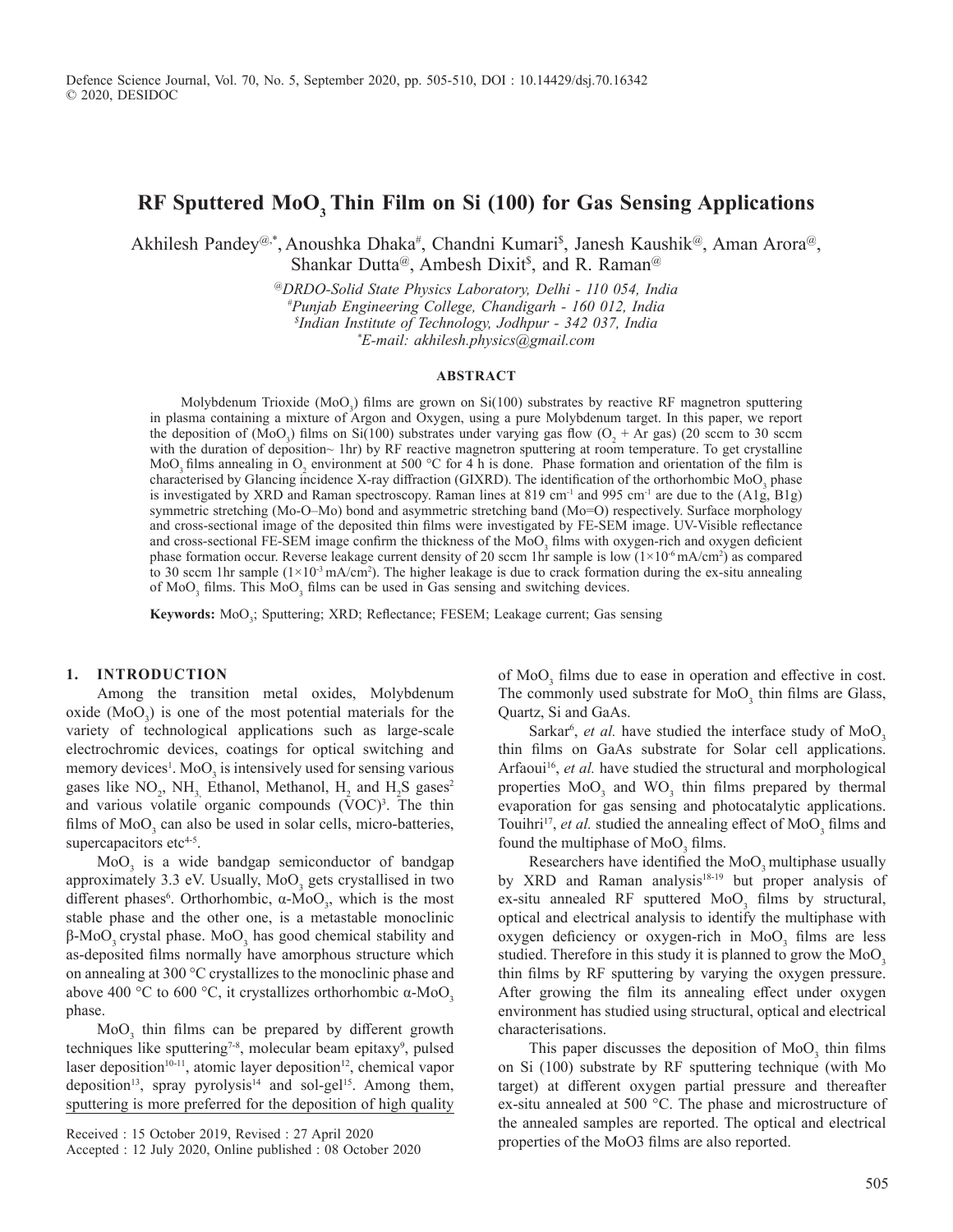### **2. ExpERIMEnTAl TEchnIquES**

The two  $MoO<sub>3</sub>$  films were deposited using RF reactive magnetron sputtering on Si (100) substrate by varying the  $oxygen + Ar flow( (10 secm+10 secm) to (15 secm+15 secm)),$ together with same deposition time  $(-1)$  h) and are named as sample S1 and S2 respectively. After deposition ex-situ annealing was done in  $O_2$  environment at 500 °C for 240 min. The structural evolution together with microstructural and optical properties of  $MoO<sub>3</sub>$  thin films was studied using X-ray Diffraction (XRD), Raman spectroscopy, UV-visible reflectance and Field Emission Scanning Electron Microscopy (FE-SEM) measurements. X-ray diffractogram of the  $MoO<sub>3</sub>$ films were measured in thin-film geometry using glancing incidence x-ray diffraction (GIXRD) technique. In this geometry x-ray incidence angle (α) is kept constant around  $\sim$ 2<sup>0</sup> from the sample surface. In the diffracted arm. A diffracted signal was detected by the detector by scanning with 2theta angle from  $10^{\circ}$  to  $75^{\circ}$  to record the diffractogram. In XRD using Cu Kα radiation PANalytical X-Pert Pro MRD HRXRD system is used for phase and orientation parameter analysis. The surface morphology of the films and their cross-section were examined by FE-SEM ( Carl Zeiss Model: SUPRA-50). Raman spectroscopy experiments were performed in the backscattering geometry at room temperature by the confocal Micro-Raman spectrometer system (Model Horiba Jobin Yuvan LABRAM HR Evolution) using frequency-doubled NdYAG laser at 532.15 nm excitation with cooled UV enhanced CCD detector. UV-visible reflectance measurements were done by Agilent make UV–visible spectrophotometer from 200 nm to 850 nm. For electrical I-V characteristics have been obtained from −2 V to +10 V using Keithley 2611B source meter.

#### **3. RESulTS And dIScuSSIOn**

The XRD patterns of synthesised films in grazing incidence geometry (GIXRD) are shown in Fig. 1. The  $MoO<sub>3</sub>$ films is found to be polycrystalline in nature having orientations along (020), (110), (040), (021), (130), (111), (041), (150), (200), (002), (112), (109), (202) planes corresponding to the 2θ angles of 12.68°, 23.33°, 25.65°, 27.32º, 29.45º, 33.81º, 35.65º, 38.8º, 45.78º, 49.11º, 55.25º, 64.91º and 69.73º in XRD diffractogram. In the XRD pattern of samples S1 and



**Figure 1. xRd pattern of Annealed MoO<sup>3</sup> films with different**   $O_2$  flow.

compared to other XRD peaks respectively. The peak position of XRD pattern is very well matched with the α-orthorhombic phase of MoO<sub>3</sub>. Some unidentified extra XRD peaks were also observed, marked star (\*) in the Fig. 1. These peaks may be oxygen-deficient molybdenum oxide XRD peaks. As shown in figure sample S1 is more oxygen-deficient as compared to sample S1. The average crystallite size determined by Scherer relation is 16 nm and 20 nm for sample S1 and S2 respectively. The degree of crystallinity for sample S1  $(-65%)$  is relatively low as compared to sample S2  $(\sim 70\%)$ . The film's orientation changes along (021) to (110) directions as oxygen and Ar flow increases (20 sccm to 30 sccm). Texture Coefficient (TC) of the films along (021) for sample S1 and (110) for sample S2 are determined as equation<sup>20, 21</sup> written below *hkl I*

S2 relatively intense (110) and (021) peak is observed as

$$
TC(\gamma) = \frac{\frac{I_{hkl}}{I_{ohkl}}}{\frac{1}{N} \sum_{1}^{N} \frac{I_{hkl}}{I_{ohkl}}}
$$
(1)

In the above equation the measured intensity from XRD pattern is  $I_{hkl}$  and  $I_o$  is intensity taken from JCPDS data (file No-05-508). N belongs to the number of diffraction peaks. If the texture coefficient value is less than unity for any crystallographic plane, the film orientation is not preferred along that direction. The calculated texture coefficient of sample S1 along (021) plane is 1.7; while sample S2 along (110) plane is 1.2. Texture coefficients of the  $MoO<sub>3</sub>$  sample confirm the crystallites are partially oriented along (021) and (110) for sample S1 and S2 respectively.

XRD peak intensity of sample S1 is low as compared to sample S2 and the degree of crystallinity of S2 is higher as compared to S1. It seems after annealing sample 1(20 sccm, 1h) is still oxygen-deficient as compared to S2.

Figure 2 shows the image of the surface and crosssectional morphology of sample S1 and sample S2 using FESEM. Figures 2(a) and 2(b) shows the FESEM image of annealed  $MoO_3$  films image of 1 hour grown (Ar + $O_2$  flow  $\sim$  20 sccm) sample S1. The average grain size of the sample S1 shows the variation from 200 nm to 300 nm. Some large and small grains are distributed in  $MoO<sub>3</sub>$  films, apart from grain distribution some small cracks were also observed in the films. Large grains may be  $MoO<sub>3</sub>$  flakes that are formed during the annealing in oxygen environment. Figure 2(c) shows the surface morphology of sample 2. The grain size is significantly increased in sample 2 (average grain size is around 300-400nm) which is quite large as compared to sample S1. In the sample S2, small cracks become large and the size of the crack  $\sim$ 20 nm. Figures 2(c) and 2(d) show the cross-sectional image of sample S1 and S2 respectively. The thickness of  $MoO<sub>3</sub>$  films measured from the cross-sectional FESEM images is 1.54 μm and 1.6 μm for sample S1 and S2 respectively. Interestingly in Fig. 2(b) two interfaces are observed. One from the top surface of the film up to  $\sim 0.45$  $\mu$ m with large grain sized (~200-300 nm), another from this interface to substrate interface  $(\sim 1.1 \mu m)$  with grain size below 150 nm. The cross-sectional image of sample-2 shows the uniform grain size  $\sim$ 300 nm. The continuous layer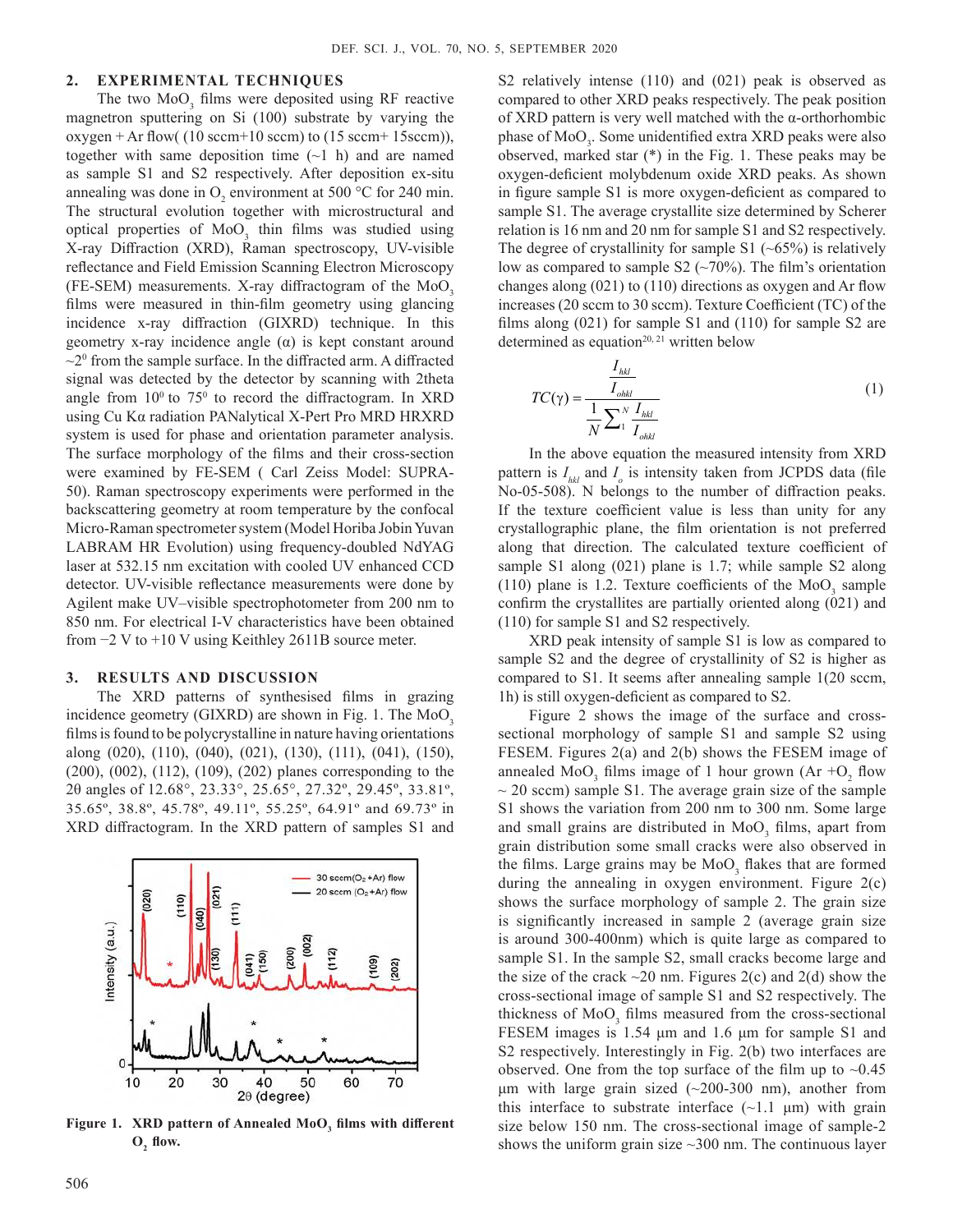

Figure 2. FESEM images of MoO<sub>3</sub> films (a) and (b) planer and cross-sectional for sample S1( 20sccm-1h), (c) and (d) planer and **cross-sectional for sample S2( 30sccm-1h).**

from the surface of the film to the films-substrate interface is observed with the thickness  $(\sim 1.6 \,\mu m)$ .

In the crystalline orthorhombic  $\alpha$ -MoO<sub>3</sub> structures, layers formed by distorted MoO6 octahedra which are weakly bound by Vander Wall (vdW) forces and all three lattice constants (a, b and c) are different<sup>22,23</sup>. In the unit cell of  $\alpha$ -MoO<sub>3</sub> there exist 16 atoms, four represent molybdenum and others twelve are oxygen. There exist a total 45 phonon modes. The irreducible representation of orthorhombic  $MoO<sub>3</sub>$  crystal with the space group (Pbmn) is given by

 $_{\text{r}}$  =8 $\text{A}_{\text{g}}$ +8 $\text{B}_{1\text{g}}$ +4 $\text{B}_{2\text{g}}$ +4 $\text{B}_{3\text{g}}$ +4 $\text{A}_{\text{u}}$ +3 $\text{B}_{1\text{u}}$ +7 $\text{B}_{2\text{u}}$ +7 $\text{B}_{3\text{g}}$ where Raman active modes are Ag, B1g, B2g, and B3g. Therefore total 24 phonon modes are Raman active and others (17 Modes = $3B_{1u} + 7B_{2u} + 7B_{3g}$ ) are IR active. Apart from these normal phonon modes 4Au are silent. Figure 3 shows the Raman spectra of  $MoO<sub>3</sub>$  thin films excited from the green laser. Figure 3 shows the prominent peaks at 118, 152, 199,



**Figure 3. Raman spectra of annealed MoO<sup>3</sup> films with different**  O<sub>2</sub> flow excited by green 532nm LASER. flow excited by green 532nm LASER. **Figure 4. UV-Visible reflectance plot of MoO<sub>3</sub> films.** 

218, 247, 280, 338, 367, 382, 472, 660, 819, and 995 cm<sup>-1</sup>, which confirms  $\alpha$ -MoO<sub>3</sub> orthorhombic phase<sup>3</sup>. These Raman active peaks can be indexed with modes: 118 (B2g), 129 (B3g), 160 (Ag, B1g), 199 (B2g), 218 (Ag), 247 (B3g), 285 (B2g, B3g), 338 (B1g, Ag), 367 (Ag), 382 (B1g), 472 (Ag, B1g), 667 (B2g, B3g), 820 (Ag1, B1g) and 995 (Ag1, B1g) cm–1.The prominent Raman peaks at 819 cm-1 and 995 cm-1 are due to the symmetric stretching (Mo=O) band and asymmetric stretching band (Mo=O) respectively. The other Raman lines  $667 \text{ cm}^{-1}$ is the asymmetric stretching band of O-Mo-O, 338 cm<sup>-1</sup> is a bending mode of O-Mo-O and 285 cm<sup>-1</sup> is wagging mode of O=Mo=O. The relative Raman intensity and peak position are almost matching with previously reported  $MoO<sub>3</sub>$  Raman modes<sup>22</sup>. Raman peaks are intense and prominent for sample S2 (30 sccm 1hr) as compare to S1. Due to the high degree of crystallinity determined by XRD pattern, Raman intensity of sample S2 (30 sccm 1hr) is more intense as compared to sample S1 (20 sccm 1h).

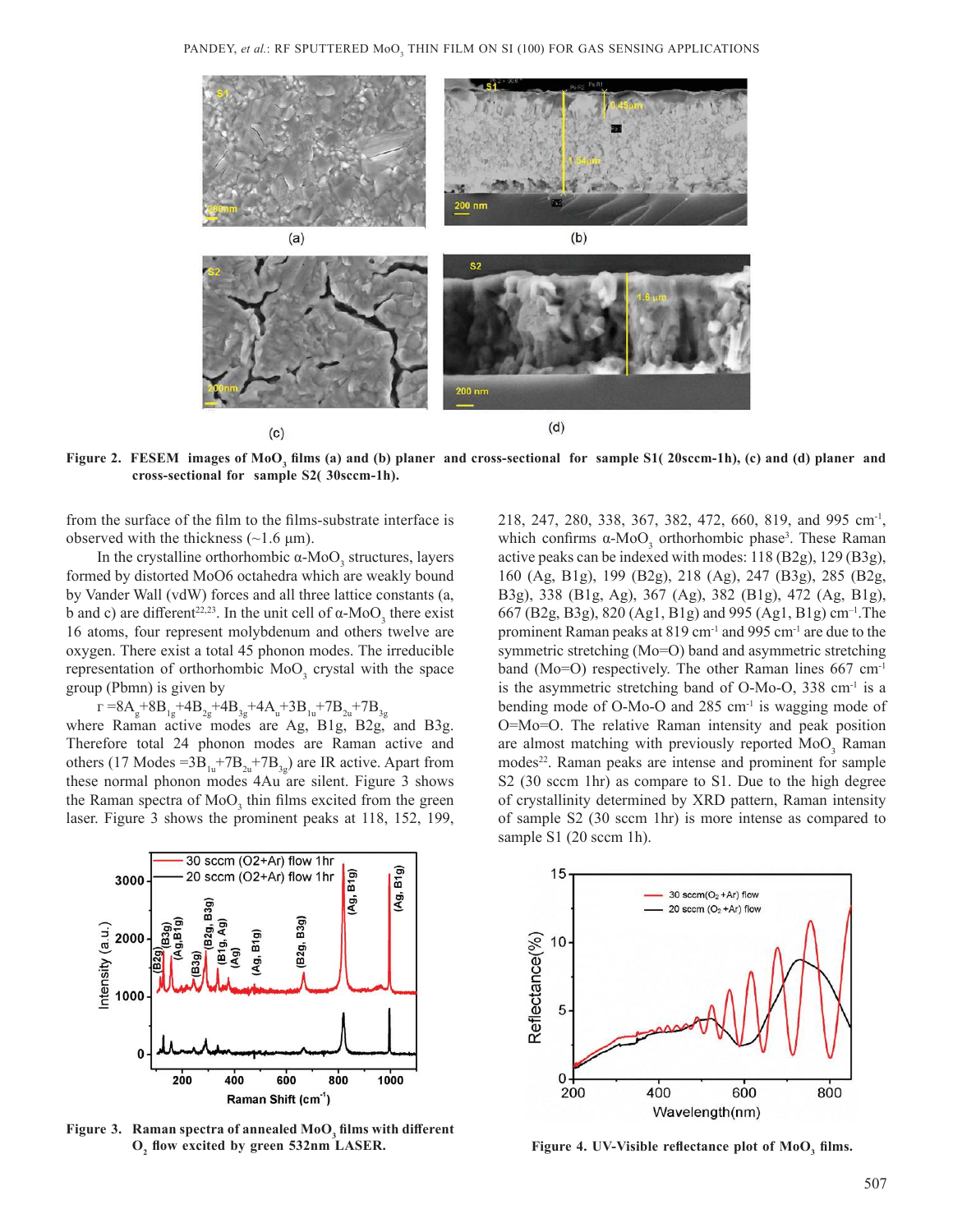The UV-visible Reflectance measurement of MoO<sub>3</sub> films grown on Si (100) substrates is done at room temperature. Due to the low bandgap of Si substrates as compare to  $MoO<sub>3</sub>$ , the transmittance study for samples 1 and 2 is not possible in the UV-visible range, Therefore reflectance measurements from 200-850 nm are performed. Fig. 1 shows the Reflectance of the two samples S1 (20 sccm 1 hr) and S2 (30 sccm 1 hr). The percentage of reflectance of sample 1 and 2 is around 5 % to 12 %. Less reflectance per cent may be due to scattering from large number of grains and grain boundaries present in the  $\text{MoO}_3$  samples.



**Figiure 5. (a) Electrical characterisation setup and (b) J-E characteristics of MoO<sup>3</sup> thin films.**

Sample 1 reflectance is slightly less as compare to sample S2. It might be due to high grain boundary density as analysed by XRD and SEM sections. In the reflectance, interference fringes are observed and the thickness of  $MoO<sub>3</sub>$  films is determined from fringe separation in the wavenumber scale. The determined thickness of  $MoO<sub>3</sub>$  films was 0.5  $\mu$ m and 1.6 μm for S1 and S2 respectively. The optical absorption of the films is in the range of  $\sim$ 3.25 eV. The optical absorption of  $\text{MoO}_3$  films seems to be very close but slightly less than actual bandgap  $(\sim 3.3 \text{eV})^{22}$  of the materials. The less value is due to a slight stoichiometric variation of Mo and O in  $MoO<sub>3</sub>$  formation. The thickness of the film in sample S2 determined by the FESEM image is very well matched with thickness determined by UV-visible reflectance. Whereas in sample S1 the thickness determined by reflectance fringes match only from the surface to the first interface of the sample.

 The two-layer in sample 1 observed by FESEM images is also seen as the two different phases from XRD. By SEM image upper layer is the orthorhombic  $\alpha$ -MoO<sub>3</sub> and other layers may be the oxygen-deficient molybdenum oxide phase. While in sample-2 two-phase of  $\alpha$ -MoO<sub>3</sub> and oxygen-deficient MoO<sub>3</sub> phase is present in the whole film therefore large cracks are observed. Since the binding energy of Mo and O in these two phases is different therefore observed cracks from SEM images are large. It is evident from XRD, Raman and SEM images after annealing under Oxygen environment low oxygen and argon flow (20 sccm) films is still oxygen-deficient (sample S1) while high oxygen and argon flow ((30 sccm) film (sample S2) shows the relatively less oxygen deficient.

Further, electrical characterizations of the  $MoO<sub>3</sub>$  films are studied by utilizing Au/MoO<sub>3</sub>/Si/Au structure. Figure 5(a) shows the electrical setup for I-V measurement for the Au/MoO<sub>3</sub>/Si/Au structure. For electrical contacts, gold (Au) was deposited on the top of the  $MoO<sub>3</sub>$  film 60 nm thick Au electrodes (diameter $\sim$  0.6 mm) by shadow masking and the backside at room temperature by thermal evaporation.

Figure 5(b) shows the J-E characteristics for sample 1 and sample 2. The films are showing Schottky diode characteristics. The reverse leakage current density of sample S2 is found to be  $\sim$  1x10<sup>-4</sup> mA/cm<sup>2</sup> (high) as compare to sample S1 ( $\sim$ 1x10<sup>-6</sup> mA/ cm<sup>2</sup> ). The high leakage current density of sample 2 is due to large cracks observed in the film and also the excess of oxygen ion vacancies in the MoO<sub>3</sub> films. While low leakage current density in sample S1 is due to large and small grains of the films. These  $MoO<sub>3</sub>$  thin films can be utilised for gas sensing applications<sup>24</sup>.

#### **4. cOncluSIOnS**

The  $MoO<sub>3</sub>$  thin films have been successfully deposited on Si substrate by reactive RF magnetron sputtering by varying Ar and  $O_2$  flow (20 sccm and 30 sccm) with 1 h deposition duration with ex-situ annealing in oxygen environment at 500 °C for 4 h. The deposited thin films were found to be a polycrystalline orthorhombic  $α$ -MoO<sub>3</sub> phase with preferred orientations along <021> and <110> direction with deficient oxygen  $MoO<sub>3</sub>$  films.  $MoO<sub>3</sub>$  films grain size varies from 200-400 nm for determined by FESEM. Layer thickness determined by reflectance is very well matched with the cross-sectional FESEM images. The reverse leakage current density of 30 sccm 1-hr sample is large  $($   $\sim 1x10^{-4}$ mA/cm<sup>2</sup>) as compare to 20 sccm 1-hr sample  $(\sim 1 \times 10^{-6} \text{ mA})$ cm<sup>2</sup>). These thin  $MoO<sub>3</sub>$  films may show a potential candidate for resistive random access memory (ReRAM) and gas sensing applications.

### **REFEREncES**

- 1. Dong, W; Ly, Y.; Xiao, L.; Fan, Y.; Zhang, N. & Liu, X. Bifunctional  $MoO<sub>3</sub> – WO<sub>3</sub>/Ag/MoO<sub>3</sub> – WO<sub>3</sub>$  Films for Efficient ITO–free electrochromic devices. *ACS Appl. Mat.Interfaces*, 2016, **8**(49), 33842. doi: 10.1021/acsami.6b12346
- 2. Munasinghe, H. M. M.; Dario, A.; Nicola, Z.; Gunawardhana, P.N. & Comini, E. Gold functionalized MoO<sup>3</sup> nano flakes for gas sensing applications. S*ensors Actuators B: Chemical*, 2018, **269**, 331-339. doi: 10.1016/j.snb.2018.04.124
- 3. Kim, W-S; Kim, H-C; & Hong, S-H, Gas sensing properties of  $MoO<sub>3</sub>$  nanoparticles synthesized by solvothermal method. *J. Nanoparticle Res.*, 2010, **12**,1889–96. doi: 10.1007/s11051-009-9751-6
- 4. Riley, L.A.; Lee, S.H.; Gedvilias, L. & Dillon, A.C. Optimization of MoO<sub>3</sub> nanoparticles as negative-electrode material in high-energy lithium ion batteries. *J. Power Sources*, 2010, **195**, 588. doi: 10.1016/j.jpowsour.2009.08.013
- 5. Zhou, J; Song, J; Li, H; Feng, X; Huang, Z; Chen, S; Ma, Y; Wanga, L & Yan, X. The synthesis of shape-controlled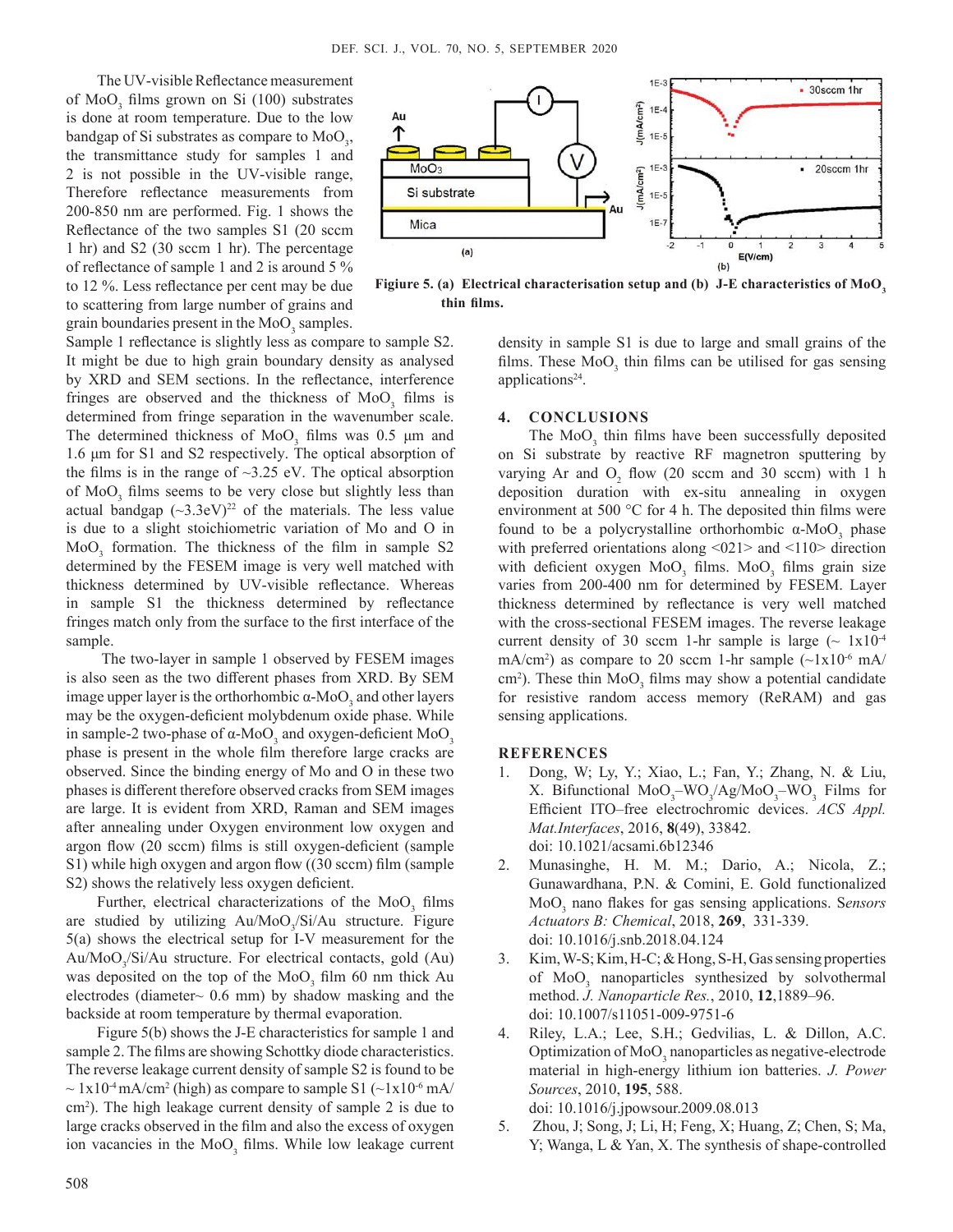α-MoO<sub>3</sub>/graphene nanocomposites for high performance supercapacitors. *New J. Chem.,* 2015, **39**, 8780. doi: 10.1039/C5NJ01722J

- 6. Sarkar, A.; Ashraf, T.; Grafeneder, W. & Koch, R. Interface structure and composition of MoO<sub>3</sub>/GaAs(001). *J. Phys.*: *Condens. Matter,* 2018, **30**,155001. doi: 10.1088/1361-648X/aab391
- 7. Mohamed, S.H.; Kappertz, O.; Ngaruiya, J.M.; Leervad, Pedersen T.P.; Drese, R. & Wuttig M., Correlation between structure, stress and optical properties in direct current sputtered molybdenum oxide films. *Thin Solid Films,* 2003, **429**, 135-143. doi: 10.1016/S0040-6090(03)00068-3
- 8. Uthanna, S.; Nirupama, V. & Pierson, J.F. Substrate temperature influenced structural, electrical and optical properties of dc magnetron sputtered MoO<sub>3</sub> films. *Appl*. *Surf. Sci.,* 2010, **256,** 3133–3137. doi: 10.1016/j.apsusc.2009.11.086
- 9. Altman, E.I.; Droubay, T.& Chambers, S.A. Growth of  $\text{MoO}_3$  films by oxygen plasma assisted molecular beam epitaxy. *Thin Solid Films,* 2002, **414**, 205-215. doi: 10.1016/S0040-6090(02)00487-X
- 10. Bhosle, V.; Tiwari, A. & Narayan, J. Epitaxial growth and properties of MoOx(2<x<2.75)MoOx(2<x<2.75) films. *J. Appl. Phys.,* 2005, **97**, 083539. doi: 10.1063/1.1868852
- 11. Aoki, T.; Matsushima, T.; Mushiro, K.; Suzuki, A. & Okuda M., Optical recording characteristics of molybdenum oxide films prepared by pulsed laser deposition method. *Thin Solid Films,* 2008, **517**, 1482. http://dx.doi.org/10.1016/j. tsf.2008.09.060
- 12. Liu, X; Yi, S.; Wang, C.; Wang, C. & Gao, Y., Electronic structure evolution and energy level alignment at  $C_{60}/4,4'$ -cyclohexylidenebis[N,N-bis(4-methylphenyl) benzenamine]/MoO<sub>x</sub>/indium tin oxide interfaces. *J. Appl. Phys.,* 2014, **115**,163708. doi: 10.1063/1.4873959
- 13. Hosono, K; Matsubara, I; Murayama, N; Woosuck, S. & Izu N. Synthesis of Polypyrrole/MoO<sub>3</sub> hybrid thin films and their volatile organic compound gas-sensing properties. *Chem. Mater.,* 2005, **17**, 349. doi: 10.1021/cm0492641
- 14. Bouzidi, A.; Benramdane, N.; Derraz, H.T.; Mathieu, C.; Khelifa, B. & Desfeux, R., Effect of substrate temperature on the structural and optical properties of  $\mathrm{MoO}_{3}$  thin films prepared by spray pyrolysis technique. *Mater. Sci. Eng. B*  (2003), **97**, 5-8. doi: 10.1016/S0921-5107(02)00385-9
- 15. Hsu, C.S.; Chan, C.C.; Huang, H.T.; Peng, C.H.& Hsu, W.C. Electrochromic properties of nanocrystalline MoO<sup>3</sup> thin films. *Thin Solid Films,* 2008, **516**, 4839- 4844.

doi: 10.1016/j.tsf.2007.09.019

16. Arfaoui, A.; Touihri, S.; Mhamdi, A.; Labidi A. & Manoubi, T. Structural, morphological, gas sensing and photocatalytic characterization of  $Mo_{3}$  and  $WO_{3}$ thin films prepared by the thermal vacuum evaporation technique. *Appl. Surf Sci.,* 2015, **357,** 1089-1096. doi: 10.1016/j.apsusc.2015.09.124

- 17. Touihri, S.; Arfaoui, A.; Tarchouna, Y.; Labidi, A.; Amlouk, M.& Bernede, J.C. , Annealing effect on physical properties of evaporated molybdenum oxide thin films for ethanol sensing. *Appl. Surf Sci.,* 2017, **394,** 414-424. doi: 10.1016/j.apsusc.2016.10.139
- 18. Wang, X.; Cui, W.; Chen, M. & Xu, Q. Supercritical  $CO<sub>2</sub>$ -assisted Phase Transformation from Orthorhombic to Hexagonal MoO<sup>3</sup> . *Materials Letters,* 2017, **201,** 129– 132.

doi: 10.1007/s40094-014-0161-5

- 19. Hojabri, A.; Hajakbari, F. & Meibod, A. E. Multiphase of MoO<sub>3</sub> Structural and optical properties of nanocrystalline  $a-MoO<sub>3</sub>$  thin films prepared at different annealing temperatures. *J. Theorm. Appl. Phys.,* 2015, **9**, 67–73. doi: 10.1007/s40094-014-0161-5
- 20. Pandey, A.; Dutta, S.; Prakash, R; Dalal, S.; Raman, R.; Kapoor, A. K. & Kaur, D., Growth and evolution of residual stress of AlN films on silicon (100) wafer. *Mater. Sci. Semi. Process,* 2016, **52,** 16-23. doi: 10.1016/j.mssp.2016.05.004
- 21. Pandey, A.; Kaushik J.; Dutta, S.; Kapoor, A. K. & Kaur, D. Electrical and structural characteristics of sputtered c-oriented AlN thin films on Si (100) and Si (110) substrates. *Thin Solid Films,* 2018, **666,** 143-149. doi: 10.1016/j.tsf.2018.09.016
- 22. Windom, B.C.; Sawyer, G. & Hahn, D.W. A Raman Spectroscopic Study of  $MoS_2$  and  $MoO_3$ : Applications to tribological systems. *Tribol Lett.,* 2011, **42,** 301–310. doi: 10.1007/s11249-011-9774-x
- 23. Seguin, L.; Figlarz, M.; Cavagnat, I.R. & Lasskgues, J.-C. Infrared and Raman spectra of MoO<sub>3</sub>, molybdenum trioxides and MoO. xH<sub>2</sub>O molybdenum trioxide hydrates. *Spectrochimica Acta Part A.* 1995, **51**, 1323- 1333.

doi: 10.1016/0584-8539(94)00247-9

24. Dwivedi, P.; Dhanekar, S. & Das, S. Synthesis of  $\alpha$ -MoO<sub>2</sub> nano-flakes by dry oxidation of RF sputtered Mo thin films and their application in gas sensing. *Semicond. Sci. Technol.,* 2016, **31,** 115010.

doi: 10.1088/0268-1242/31/11/115010

# **AcKnOwlEdGMEnTS**

The authors would like to thank Director SSPL for her continuous support and kind permission to publish this paper. Help from other colleagues is also acknowledged.

# **cOnTRIbuTORS**

**dr Akhilesh pandey** received MSc from Lucknow University, UP and PhD from IIT Roorkee. Presently working as Scientist 'E' in DRDO-Solid State Physics Laboratory, Delhi. His expertise in thin films and device structures characterisation of singlecrystal materials, epitaxial layers, multilayer structures.

In the current study, he has carried out the complete experimental characterisation work, validated the results, write up, and reviewed the work.